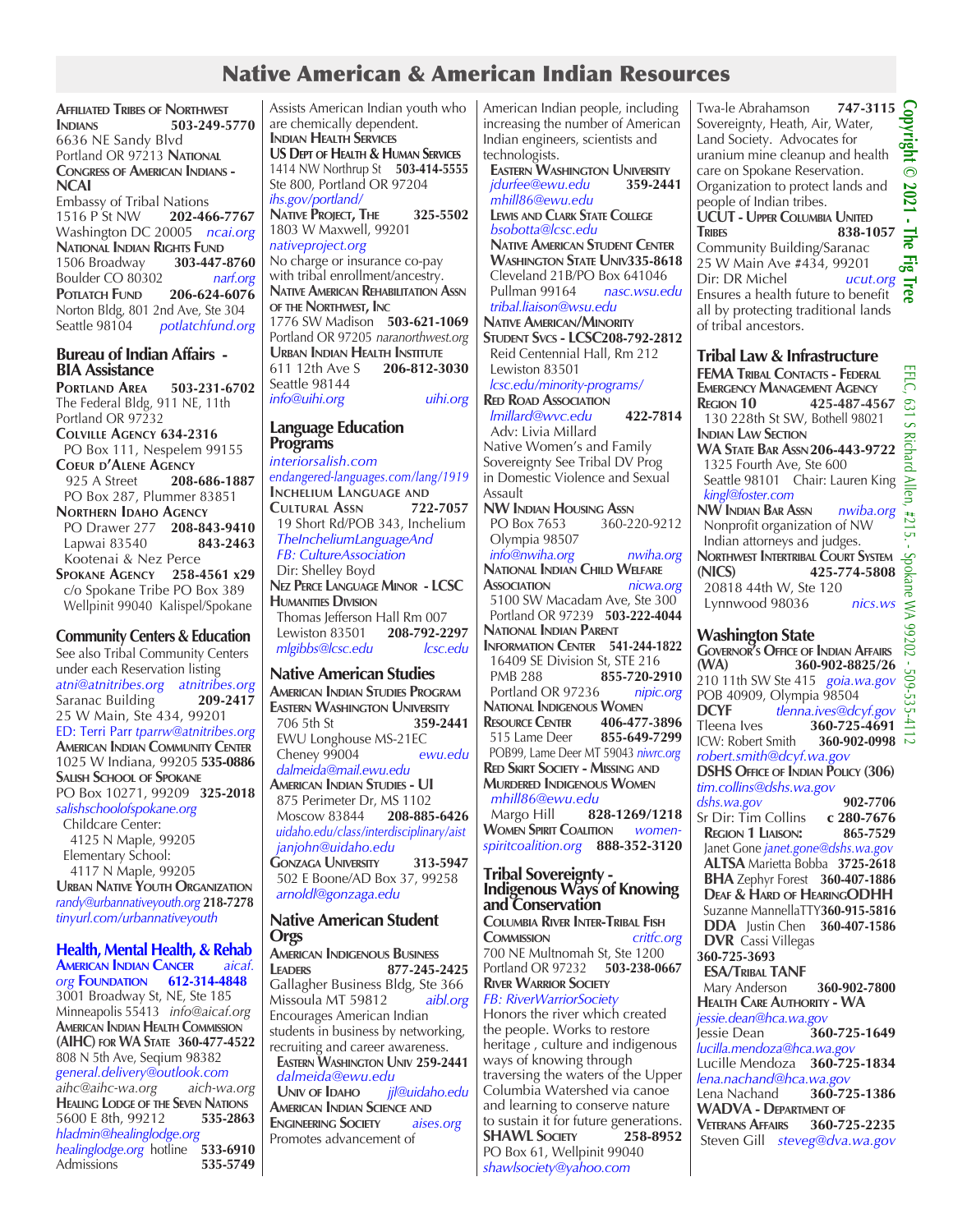| <b>WSDOT - WA STATE DEPT OF</b>           |                      | Police Dep                      |
|-------------------------------------------|----------------------|---------------------------------|
| <b>TRANSPORTATION TRIBAL LIAISON</b>      |                      | 125 S 10tl                      |
| CottonM@wsdot.wa.gov                      |                      | -Tip Line                       |
| wsdot.wa.gov/tribal/                      | 360-705-7025         | <b>HEALTH</b>                   |
| HQ Govt Relations: Megan Cotton           |                      | Marimn He                       |
| Planning North Central and Eastern        |                      | marimnhealt                     |
| Region: Megan Nicodemus                   |                      | <b>MEDICAL CEI</b>              |
| NicodeM@wsdot.wa.gov 324-6202             |                      | 427 12th/PC                     |
| Helps tribes and DOT implement            |                      | Plummer 838                     |
| government-to-government                  |                      | Behavioral                      |
| relations on transportation issues.       |                      | <b>COMMUNIT</b>                 |
| Ferries: Phillip Narte 206-389-8563       |                      | Elder Care/                     |
| NarteP@wsdot.wa.gov                       |                      | WIC 8-5 M-                      |
|                                           |                      | <b>COEUR CENT</b>               |
| <b>Pow Wows</b>                           | crcasino.com         | 43935 S H                       |
| gatfpowwow.org                            | uidaho.edu           | 83876                           |
| colvilletribes.com                        | julyamsh.com         | <b>WELLNESS</b>                 |
| omakstampede.org                          |                      | 1100 A St                       |
|                                           |                      | Boys & Gi                       |
| <b>COEUR D'ALENE TRIBE</b>                |                      | $2-5/6$ , M-I                   |
| (SCHITSU-UMSH)                            |                      | <b>SOCIAL SERVI</b>             |
| 850 A St/POB 408 (208) 686-1800           |                      | <b>CAREER REN</b>               |
| Plummer 83851 cdatribe-nsn.gov            |                      | Program                         |
| ADMINISTRATION                            |                      | 1110 B St                       |
| Development Corp                          | 686-5803             | COMMODITY                       |
| Enrollment                                | 686-5303             | 30903 S C                       |
| PUBLIC RELATIONS 686-2023                 |                      | Worley 83                       |
| Council Fires ED: Jennifer Fletcher       |                      | acsanchez<br>Dir: AC Sa         |
| KWIS FM 88.3 - Coeur d'Alene              |                      | Food pant                       |
| Tribal Radio Station 686-0246             |                      | M-Th; 8 a                       |
| 111 N 8th St, Plummer 83851               |                      | HOUSING A                       |
| Station Manager: Sarah Carrillo           |                      | 1005 8th S                      |
| cdatribe.nsn.gov/IT/ 686-2027             |                      | INDIAN CHI                      |
| informationtechnology.aspx                |                      | Shelter                         |
| <b>OTHER PROGRAMS:</b>                    |                      | <b>OLDER AMI</b>                |
| LAKE MANAGEMENT 686-5302                  |                      | 125 10th                        |
| <b>LEGISLATIVE AFFAIRS 686-2065</b>       |                      | Meal site                       |
| LONGHOUSE                                 | 686-4315             | Lunch: n                        |
| VETERANS PROGRAM 686-5602                 |                      | Transpor                        |
| 30030 1st St, Worley 83876                |                      | <b>STOP VIOLE</b>               |
| <b>DEPT OF NATURAL RESOURCES 686-1009</b> |                      | WOMEN                           |
| Dir: Caj Matheson                         |                      |                                 |
|                                           |                      | TANF                            |
| Environmental Prog 686-8802               |                      |                                 |
| FRTEP - Federally Recognized              |                      |                                 |
| Tribal Extension Prog 686-5605            |                      | <b>COLVILLI</b><br>CONFED       |
| Culture                                   | 686-0675             | Lucy Coving                     |
| History                                   | 686-1800             | 21 Colville                     |
| Language Program                          | 686-1800             | PO Box 15                       |
| <b>EDUCATION DEPT</b>                     | 686-5013             | colvilletribe.                  |
| 1115 B St Plummer 83851                   |                      | Inchelium                       |
| Native Youth Community Proj               |                      | Omak Dis                        |
| МS                                        | 686-2069             | ADMINISTRAT                     |
| НS                                        | 686-0803             | Archives an                     |
| Summer Youth Internships 686-1800         |                      | <b>Business Co</b>              |
| <b>EARLY CHILDHOOD LEARNING</b>           |                      | cct-cbc.con                     |
| <b>CENTER</b>                             |                      | Enrollment                      |
| 350 Anne Antelope 686-8506/0401           |                      | The Tribal                      |
| <b>TRIBAL SCHOOL</b><br>686-5808          |                      | 17 Nespel                       |
| 30 Moctelme St                            |                      | Nespelem                        |
| PO Box 338, DeSmet 83824                  |                      | thetribaltri                    |
| <b>HIGHER ED</b><br>686-                  |                      | <b>FACILITIES - C</b>           |
| 5114/5152                                 |                      | Inchelium                       |
| GED/Adult Ed                              | 686-5310             | 12 Comm                         |
| NACTEP                                    | 686-0604             | Keller Cor                      |
| <b>JUSTICE CENTER</b>                     | 686-1777             | 11673 S H                       |
| 1115 B St, Plummer 83851                  |                      | Nespelem                        |
| Clerks Office                             |                      | <b>HRD Buil</b>                 |
| Civil Attorney Office                     | 686-5411             | Omak                            |
| Child Support                             | 686-5200             | Omak Com                        |
| Law & Order<br><b>Probation Dept</b>      | 686-0400<br>682-5709 | 633 E Ben<br><b>VETERANS PR</b> |

Prosecutor's Office **686-3013** 

artment **686-2099** h St, Plummer 83851 -Tip Line **686-2076 Marimn Health 800-325-7371** *marimnhealth.org*  **Medical Center 686-1931** Covid-T&V 851<br>Health Behavioral Health **686-1449 Community Health** Elder Care/Transportation **686-1767**  WIC 8-5 M-F **686-1931 x323/412 Coeur Center 208-686-KIDS (5437) <sup>Hwy 95, Worley**</sup>  **Wellness Center: 686-9355** 1100 A St/POB 700, 83851  $B = \begin{bmatrix} 686.9355 \end{bmatrix}$  2-5/6, M-F **686-9355 Social Services 686-6802 Career Renewal Vocational Rehab Program 686-2084** Plummer 83851 **FOOD DISTRIBUTION PROG**  30903 S Cave Bay Rd Worley 83876 **686-4041** *acsanchez@cdatribe-nsn.gov* anchez try: 8 a.m.-5:30 p.m.,  $\ldots$ m.-4:30 p.m. F $\overline{ }$  **Housing Authority 686-1927** 5t/PO Box 267, 83851 **ILD WELFARE/YOUTH Shelter 686-2071 ERICAN'S PROGRAM** St, Hwy 95 **686-6306**  Meal site **686-3013** Lunch: noon, M-Th for 55+ Transportation **686-1800 Stop Violence against Indian Women 686-0900 TANF 686-6306 ERATED TRIBES** 

| Lucy Covington Government Center      |          |  |
|---------------------------------------|----------|--|
| 21 Colville St                        | 634-2200 |  |
| PO Box 150, Nespelem 99155            |          |  |
| colvilletribes.com 888-881-7684       |          |  |
| Inchelium District 722-7620           |          |  |
| <b>Omak District</b>                  | 422-7420 |  |
| <b>ADMINISTRATION/PUBLIC SAFETY</b>   |          |  |
| Archives and Records 634-2149         |          |  |
| <b>Business Council</b>               | 634-3200 |  |
| cct-cbc.com                           |          |  |
| Enrollment                            | 634-2830 |  |
| The Tribal Tribune                    |          |  |
| 17 Nespelem/San Poil St               |          |  |
| Nespelem 9915                         |          |  |
| thetribaltribune.com 634-2223         |          |  |
| <b>FACILITIES - COMMUNITY CENTERS</b> |          |  |
| <b>Inchelium Community Bldg</b>       |          |  |
| 12 Community Lp 634-7031              |          |  |
| Keller Comm Center 634-2190           |          |  |
| 11673 S Hwy 21, 99140                 |          |  |
| Nespelem Com Center 634-2379          |          |  |
| HRD Building, 12 Lakes St             |          |  |
| Omak                                  |          |  |
| <b>Omak Comm Center</b>               | 422-7400 |  |
| 633 E Benton, 98841                   | 422-7402 |  |
| <b>VETERANS PROGRAM</b>               | 634-2755 |  |
| Omak                                  | 634-1951 |  |

| Veterans Rep<br>631-4082                                         |        |
|------------------------------------------------------------------|--------|
| EDUCATION & EMPLOYMENT 634-2777                                  | Ľ      |
| <b>EARLY CHILDHOOD/HEAD START</b>                                |        |
| Inchelium Head Start 722-7025                                    | ŀ      |
| Inchelium Childcare Cntr 722-7069<br>Keller Head Start 634-7516  |        |
| 634-2299/2404<br>Nespelem                                        |        |
| Nespelem Childcare Cntr 634-2522                                 |        |
| Omak Head Start 422-7707                                         |        |
| <b>BOY &amp; GIRLS CLUBS</b>                                     |        |
| 722-7038<br><b>INCHELIUM</b>                                     |        |
| 9 Hornet Ln/PO Box 143, 99138                                    |        |
| <b>KELLER CLUB</b><br>634-7324                                   |        |
| 11669 WA-21, 99140<br>PASCHAL SHERMAN INDIAN SCHOOL              |        |
| 169 N End Omak Lake 422-7590                                     | L<br>C |
| psischiefs.org<br>Omak 98841                                     | Iı     |
| 634-2777<br>Youth Prog                                           |        |
| <b>JOM PROGRAMS -</b>                                            |        |
| <b>OMAK SD</b><br>826-0320                                       |        |
| <b>OKANOGAN SD</b><br>422-3629                                   |        |
| <b>NEW AGE WARRIORS, LLC</b><br>newagewarriors18@gmail.com       |        |
| FB: new.age.warriors.llc                                         |        |
| James Pakootas<br>634-6382                                       |        |
| Specializes in community                                         | N      |
| engagement and prevention.                                       |        |
| Creates innovative ways to interact                              |        |
| with youth to empower future<br>leaders to believe in themselves |        |
| and speak their truth. At Lake                                   | E      |
| Roosevelt Jr & Senior High School.                               | F      |
| EMPLOYMENT TRAINING 888-881-7684                                 |        |
| 722-7069<br>Inchelium                                            | P      |
| Keller 11665 S Hwy 21 634-7302                                   | ŀ      |
| Nespelem<br>634-2290                                             |        |
| 422-7474<br>Omak<br><b>HIGHER EDUCATION</b><br>634-2779          |        |
| Educ Assist Prog 634-2776/2778                                   | ŀ      |
| cct-ene.com/higher-education/                                    | F      |
| <b>LIBRARIES</b>                                                 | Ć      |
| Inchelium Library<br>722-7037                                    |        |
| Keller Library<br>634-2802                                       | Τ      |
| 634-2791<br>Nespelem Library<br>TANF<br>634-2290                 |        |
| Inchelium<br>722-7069/7043                                       |        |
| Keller<br>634-2199                                               | ۸      |
| 634-2990<br>Nespelem                                             | Ρ      |
| Omak<br>422-7403                                                 | T      |
| <b>TRIBAL LANGUAGE PROG</b><br>634-2620                          |        |
| <b>VOCATIONAL REHAB</b>                                          |        |
| Inchelium<br>722-7058<br>Keller<br>634-7336                      |        |
| Nespelem, 12 Lake St<br>634-2733                                 | P      |
| 422-7402<br>Omak                                                 | T      |
| <b>WENATCHEE VALLEY COLLEGE</b>                                  |        |
| Employment & Educ<br>634-2495                                    |        |
| High School 21+<br>634-2780                                      |        |
| 800-573-9343<br>Health                                           |        |
| <b>CHEMICAL DEPENDENCY</b>                                       |        |
| Inchelium<br>722-7068<br>422-5688<br>Omak                        |        |
| <b>SANPOIL TREATMENT CENTER</b>                                  |        |
| 11614 Highway 21 S634-2050                                       |        |
| Keller 99140sanpoilcenter.com                                    | D      |
| SPTC@ColvilleTribes.com                                          | E      |
| <b>BEHAVIORAL HEALTH</b><br>634-2610                             | F      |
| Inchelium<br>722-7070                                            | C      |
| Nespelem<br>634-2610<br>422-5688<br>Omak                         | C      |
| <b>SUICIDE PREVENTION-NATIVE</b>                                 | E      |
| CONNECTIONS 422-7450/7458                                        |        |

| 320 Short Cut Rd Inchelium 99138                                        |                          |
|-------------------------------------------------------------------------|--------------------------|
| <b>DIABETES PROGRAM</b> 634-2983<br>YellowCloud Bldg, 28 Lakes St       |                          |
| <b>INDIAN HEALTH SERVICES</b>                                           |                          |
| NESPELEM HEALTH CENTER 634-2943                                         |                          |
| 29 Nespelem/Sanpoil St                                                  |                          |
| Dental                                                                  | 634-2920                 |
| <b>Health Education</b><br><b>WIC Clinic</b>                            | 634-2092<br>634-2391     |
| <b>OMAK HEALTH CENTER</b>                                               | 422-7456                 |
| 617 Benton, 98841                                                       |                          |
| Dental                                                                  | 422-7416                 |
| Speech Language Therapy 422-4779<br>WIC Clinic                          | 422-7438                 |
| LAKE ROOSEVELT COMMUNITY HEALTH                                         |                          |
| <b>CLINICS</b>                                                          | 888-881-7684             |
| lrchc.com<br><b>INCHELIUM OFFICE:</b>                                   |                          |
| 39 Short Cut Rd, 99138722-7006                                          |                          |
| <b>WIC Clinic</b>                                                       | 722-7019                 |
| SANPOIL VALLEY CENTER 634-7325                                          |                          |
| Sanpoil Valley Center                                                   |                          |
| 11665 S Hwy 21, 99140 634-7300<br>Dental Clinic                         | 634-7320                 |
| <b>WIC Clinic</b>                                                       | 634-7034                 |
| <b>NATURAL RESOURCES</b>                                                | 634-2249                 |
| Spokane Office                                                          | 209-2416                 |
| Saranac Community Bldg,                                                 |                          |
| 25 W Main, Suite 434, 99201                                             |                          |
| <b>Environmental Trust</b><br>Fish and Wildlife                         | 634-2425                 |
| Nespelem                                                                | 634-2110                 |
| Omak Office:                                                            | 422-7529                 |
| Parks & Rec (P&R)                                                       | 634-3145                 |
| <b>HOUSING AUTHORITY</b><br>42 Convalescent Blvd                        | 634-2160                 |
|                                                                         |                          |
|                                                                         |                          |
| Po Box 528, Nespelem 99155<br><b>HISTORY/ARCHAEOLOGY</b>                |                          |
| Fort Okanogan Interpretive                                              |                          |
| Center                                                                  |                          |
| 14379 SR 17                                                             | 689-6665                 |
| Brewster 98812<br><b>Tribal Museum</b>                                  | 634-6023<br>633-0751     |
| 512 Mead Way, Coulee Dam 99116                                          |                          |
| ctmuseum@couleedam.net                                                  |                          |
| MT TOLMAN FIRE CENTER 634-3100                                          |                          |
| PO Box 188, Keller 99141                                                | 634-2540                 |
| <b>TRANSPORTATION DEPT</b><br>Transit & Inchelium Ferry                 |                          |
| POB 154, 99138                                                          | 722-4224                 |
| <b>OCTN Shuttle</b>                                                     | 826-4391                 |
|                                                                         | 800-635-4391             |
| <b>PUBLIC SAFETY</b><br><b>TRIBAL COURT</b>                             | 634-2107<br>800-440-1457 |
| 38 School Lp Rd                                                         | 634-2500                 |
| Nespelem 99155                                                          |                          |
| Court of Appeals                                                        | 634-2507                 |
| 3 Joe Moses Rd, 99155                                                   | 634-2406                 |
| Legal Services<br>Peacemaker Circle                                     | 634-2075                 |
| Probation                                                               | 634-2480                 |
| Prosecutors                                                             | 634-2462                 |
| Public Defender                                                         | 634-2450                 |
| <b>DOMESTIC VIOLENCE CRISES HOTLINES</b><br>DV & SEXUAL ASSAULT HOTLINE |                          |
|                                                                         | 866-826-3221             |
| <b>FERRY COUNTY</b>                                                     | 866-268-5105             |
| <b>GRANT COUNTY</b>                                                     | 765-9239/1717            |
| OKANOGAN COUNTY 866-826-6191<br><b>EMERGENCY SERVICES</b>               |                          |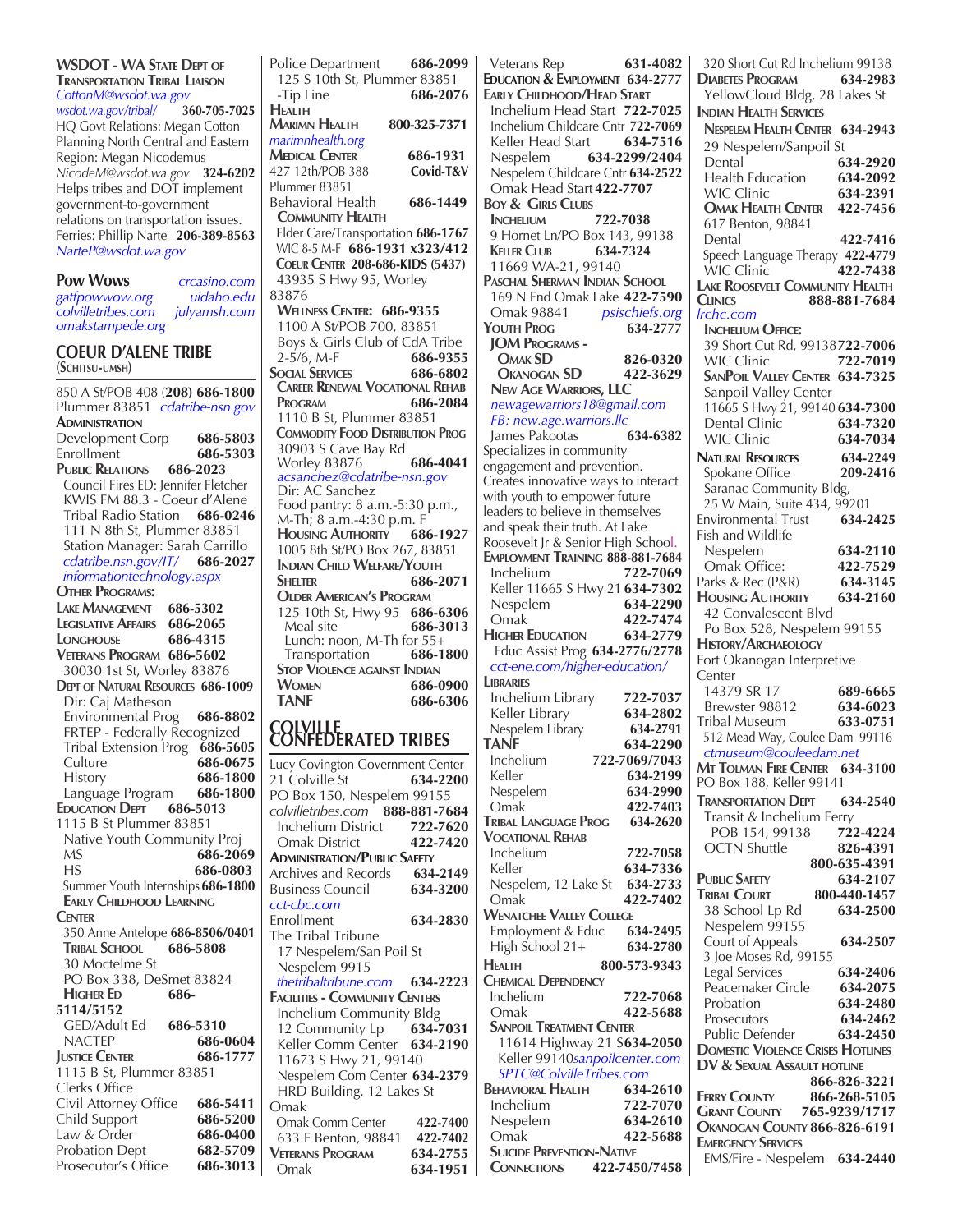**Inchelium 722-7047**<br> **122-7047**<br> **122-722 Emergency Mngt**<br>Tribal Police Tribal Police **800-551-5800** Corrections **634-7353**  Police Dispatch **634-2472**  Traffic Safety **634-2107 Social Services 634-2399/95 Children & Family Services (CFS)** Prog Mngr: Preston Boyd **634-2774** *preston.boyd@colvilletribes.com* Child Support Program**634-2030** Nespelem **877-515-2544** 21 Colville St, 99155 Omak **422-7700 Commodity Food Distribution/ Colville Confed Tribes Food Bank** #37 Lakes St, Nespelem **634-2767 Mobile Food Bank - 2nd Harvest**  $11-3$ , 3rd Th Keller 10-3/4 3rd T Nespelem 11-3, 3rd Th Omak noon, 3rd W  **Senior Resources** Area Agency on Aging**634-2759** Mngr: Larry Robinette Convalescent Center **634-2878** Convalescent Center Blvd, E of State Hwy 155  *sally.hutton@colvilletribes.com* Sally Hutton **634-2888 Low Income Heat and Energy Assistance Program (LIHEP)** Senior Heat **634-2796 Meal Sites** Senior Breakfast at 9:30 Senior Lunch at 11:30 Inchelium, 26 Shortcut Rd **722-7074** Keller, 7 Jim James Rd **634-2803** Nespelem, 330 10th St **634-2895** Omak, 511 Benton St **422-7449**

### **KALISPEL TRIBE**

| PO Box 39, Usk 99180                  | 445-1147 |
|---------------------------------------|----------|
| kalispeltribe.com                     |          |
| <b>ADMINISTRATION</b>                 | 447-7221 |
| Camas Foundation                      | 447-7432 |
| PO Box 299, Usk 99180                 |          |
| tmacarthur@kalispeltribe.com          |          |
| <b>FNTERPRISES</b>                    |          |
| Kalispel Tribal Economic Authority    |          |
| ktea.com                              |          |
| Smoke Signals                         | 445-1147 |
| aprilpierre@kalispeltribe.com         |          |
| <b>FACILITIES</b>                     |          |
| Camas Center for Community            |          |
| Wellness: 1821 LeClerc Rd N #1        |          |
| <b>Cusick 99119</b>                   | 447-7122 |
| camascenter.org                       |          |
| Camas Path                            | 789-7630 |
| South: 934 S Garfield Rd              |          |
| Airway Heights 99001                  |          |
| Serves Kalispel and other             |          |
| native American tribal members.       |          |
| North: 72 Camas Flat, Cusick 99119    |          |
| HOUSING                               | 447-7270 |
| <b>RESPONSIBLE GAMING</b>             | 789-7630 |
| <b>CAREER TRAINING</b>                | 447-7440 |
| Kalispel Career Training Center       |          |
| (KCTC)                                | 370-8170 |
| <b>CHILDREN &amp; FAMILY SERVICES</b> |          |
| Indian Child Welfare Program          |          |

Intake **800-557-9671 866-363-4276** Nights/Weekends **800-562-5624** Kalispel Child Placing Agency (KCPA) **789-7630/7675 Seniors** KALTRAN **447-7120** Rural Aging & Elder Assist**447-7453** Senior Program **447-7248 Education CELC / Childcare** 1821 LeClerc Rd N **447-7210** Cusick 99119 **447-7273 Camas Learning Cntr (CLC) 447-7140** 109 1st, Cusick 99119**445-0702 Higher Education 447-7213 Tribal Library 447-7142** 96 Camas Flat, Cusick 99119 **Salish Language 447-7294** JR Bluff *jrbluff@kalispeltribe.com* Kalispel Language Immersion School **447-7461 WSU Extension 447-7436** 89 Tule Rd/POB 267 Cusick 99119 **Health Care Behavioral Health** South **789-7630** 24-Hour Behavioral Health Advice Line **866-290-8603** Employee Assistance Program (EAP) **789-7630** Camas Path Prevention**789-7631 Camas Center Clinic** 1821 N LeClerc Rd #1 **447-7405** Cusick 99119 **844-752-3027 Covid - T&V 447-7111**  *camascenterclinic.org* **Natural Resources 447-7282** Community Bldg/Saranac 25 W Main Ste 418, 99201 Exec Dir: Deane Osterman *dosterman@knrd.org* **370-8794** Fisheries and Water Resources Ray Entz *rentz@knrd.org* Wildlife and Terrestrial Resources Joe Maroney  *jmaroney@knrd.org* Cultural Resources **447-7281**  *fcullooyah@kalispeltribe.com* Program Dir: Francis Cullooyah **Public Safety 445-1785 447-7287** 3292 N Leclerc Rd, Cusick 99119 **Court** 22 Camas Flat **445-1664** Child Support**445-1664/363-5000** Justice Systems **447-7126** Youth Court, Legal Clinic. Juvenile Justice **447-7139** Pend Oreille Valley CASA Program **447-7150/447-1764** Probation **447-7172 Records Division 445-1664**<br>**FIRE DEPARTMENT-USK 445-1785 FIRE DEPARTMENT-USK**<br>**POLICE Police 481-2151 Victim Assistance Services447-7155** 24 Hr Helpline **877-700-7175 Cusick** 41 Tule, 99119 **447-7155 Airway Heights 789-7671** 100 N Hayford Rd 99001 **Ione** 202 Central,99139**447-7125**

(ICW) Spokane Intake **363-3367**

| <b>KOOTENAI TRIBE (208)</b>                                   |                      | Socia                    |
|---------------------------------------------------------------|----------------------|--------------------------|
| <b>POB 1269</b>                                               | 208-267-3519         | Lapw<br>Child            |
| Bonners Ferry 83805                                           |                      | Chile                    |
| ADMINISTRATION & FINANCE 267-3519                             |                      | <b>COM</b>               |
| N 12402 Division St, #222, 83805                              |                      | Lapy                     |
| Social services                                               | 843-9410             | Kam                      |
| <b>ENVIRONMENT &amp; NATURAL RESOURCES</b>                    |                      | Finan                    |
| <b>KOOTENAI TRIBAL HEALTH CLINIC</b>                          | 267-3519             | TAN                      |
| County Rd 38-A 267-5223                                       |                      | I Visi                   |
| PO Box T, Bonners Ferry 83805                                 |                      | Lap                      |
|                                                               |                      | Kan<br>WIC               |
| <b>NEZ PERCE TRIBE (20*)</b>                                  |                      | SENIO                    |
| Box 305, Lapwai 83540 843-2253                                |                      | Lapy                     |
| nezperce.org                                                  |                      | Kam<br>Seni              |
| Administration<br>Lapwai                                      | 621-3672             | 125                      |
| Kamiah                                                        | 935-2525             | Late                     |
| <b>Enterprise Exec</b>                                        | 843-7407             | Veter                    |
| Finance                                                       | 621-3838             | <b>WOM</b>               |
| <b>COMMUNICATIONS</b>                                         | 621-4772             | Warr                     |
| <b>KIYE Radio</b>                                             | 935-9142             | DV<br>Dom                |
| Nimiipu Tribal Tribune 621-4807<br><b>HOUSING AUTHORITY</b>   |                      | assau                    |
| 111 Veterans Ave                                              |                      | resou                    |
| PO Box 188, Lapwai 83540                                      |                      | Beh                      |
| nezpercetribalhousing.org                                     |                      | Nii                      |
| Lapwai                                                        | 843-2229             | YW                       |
| Kamiah                                                        | 935-2144             | Natu                     |
| PLANT MNGT<br><b>COMMUNITY CENTERS</b>                        | 621-3512/3639        | Cultu                    |
| Pi-Nee-Waus (Lapwai) 621-3714                                 |                      | Envir                    |
| Teweepun (Orofino) 476-7407                                   |                      | Wast                     |
| Wa-a'yas (Kamiah)                                             | 621-3624             | Emerg                    |
| <b>EDUCATION Education Services Bldg</b>                      |                      | Fisher                   |
| 116 Veteran's Dr                                              | 621-4610             | nptfi<br>Fores           |
| PO Box 365, Lapwai 83540<br>education@nezperce.org            |                      | Fore                     |
| <b>EARLY CHILDHOOD DEVELOP</b>                                |                      | Fire                     |
| Kamiah                                                        | 935-2888             | Langu                    |
| <b>STATE TRIBAL EDUCATION</b>                                 |                      | Wildl                    |
| <b>PARTNERSHIP</b>                                            |                      | Mc <sub>0</sub><br>Ni-mi |
| (STEP)<br>YOUTH MENTORING PROG 621-4610                       | 621-4610             | nimiif                   |
| <b>HIGHER EDUCATION</b>                                       |                      | LAPV                     |
| Lapwai                                                        | 621-4610             | 111                      |
| <b>Students foor Success</b>                                  | 843-7303             | PO                       |
| Kamiah                                                        | 935-4106             | Kam<br>313               |
| <b>Students foor Success</b><br><b>ADULT EDUC FOR SUCCESS</b> | 935-4110<br>621-4604 | Beh                      |
| <b>CAREER CENTER</b>                                          |                      |                          |
| UNIV OF IDAHO EXTENSION 621-3514                              |                      | SPC                      |
| <b>VOCATIONAL REHAB</b>                                       | 621-4615             | 6195                     |
| LAW & JUSTICE                                                 | 621-4754             | PO <sub>B</sub>          |
| Child Support Enforce<br>Legal Counsel                        | 621-3869<br>621-3703 | spoka                    |
| Public Defender's                                             | 621-3866             | Admin                    |
| Probation Office                                              | 621-4721             | Enroll                   |
| Prosecutors                                                   | 843-7361             | Finan<br>Plann           |
| <b>COURT</b>                                                  |                      | Мос                      |
| Lapwai<br>Kamiah                                              | 843-7338<br>935-2525 | TAN                      |
| <b>POLICE DEPT</b>                                            |                      | 619.                     |
| Lapwai                                                        | 621-4809             | PO                       |
| Whitcom Dispatch                                              | 843-5214             | yvei                     |
| Kamiah                                                        | 985-4107             | <b>TANI</b><br>232       |
| Whitcom Dispatch                                              | 935-4777             | Midn                     |
| PUBLIC SAFETY/EMERGENCY843-7141<br>Lapwai                     | 843-5214             | Ricl                     |
| Kamiah                                                        | 935-4107             | <b>Rick</b>              |

**Social Services** Lapwai, 271 B St **621-4655 PROTECTION SERVICES 621-4709 Children's Home 621-4709 Commodity Foods Program** Lapwai **621-3854** Kamiah **935-4115 Financial Assist 621-4657 TANF 621-4660/843-2464** on Program Lapwai **621-4812** Kamiah **621-4814 WIC Nez Perce 843-2271 Senior Citizens** Lapwai **621-3872** Kamiah **935-2526** Senior Meal **935-0244** Maple L,noon, M-F for 60+. Later in Life **621-4778 Veteran's Off621-4738/791-8596 Women's Outreach Prog621-4778**  ms Fires Resource Cntr 621-4690 Hotline **800-799-SAFE** estic violence, sexual ilt, stalking and elder abuse **rces.** avioral Health Dept, Nimiipuu (for offenders) **843-227 CA Lewiston/Clarkston 800-669-3176 Natural Resources 621-3845** ral Resources **621-3850** onment Restoration and Waste Management **621-4710** gency Mngt **621-3760** Fisheries Resources **621-3736** *isheries.org* try and Fire Management Forestry **621-4616** Fire Management **621-4670** Language Program **621-4644/4659** life Prog-Lapwai **621-4676**  McCall **634-1061 Ni-mi-ipuu Health** *nimiipuuhealth.org*  **Lapwai 843-2271** Bever Grade Box 367, 83540  **Kamiah 935-0733** 3rd St/POB 1108, 83835 Behavioral Health **843-2271 SKANE TRIBE** 

Wellpinit-Westend Rd  $\cos 100$ , Wellpinit 99040 *spokanetribe.com* **458-6500 Administration** Enrollment/Funeral Benefits **458-6523** Financial Assistance **458-6530** Planning & Ec Develop **458-6592** casin Express **458-6564 TANF** (Wellpinit) **458-8000** 6195 Ford-Wellpinit *stoi-tanf.com* Box 385, Wellpinit 99040  *yvetteb@spokanetribe.com* F (Spokane) 232 E Lyons, 99208 **533-1360 Midnite Mine Community Liaison** Ricky Sherwood **458-6586**  *Rickys@spokanetribe.com* Provides information to the